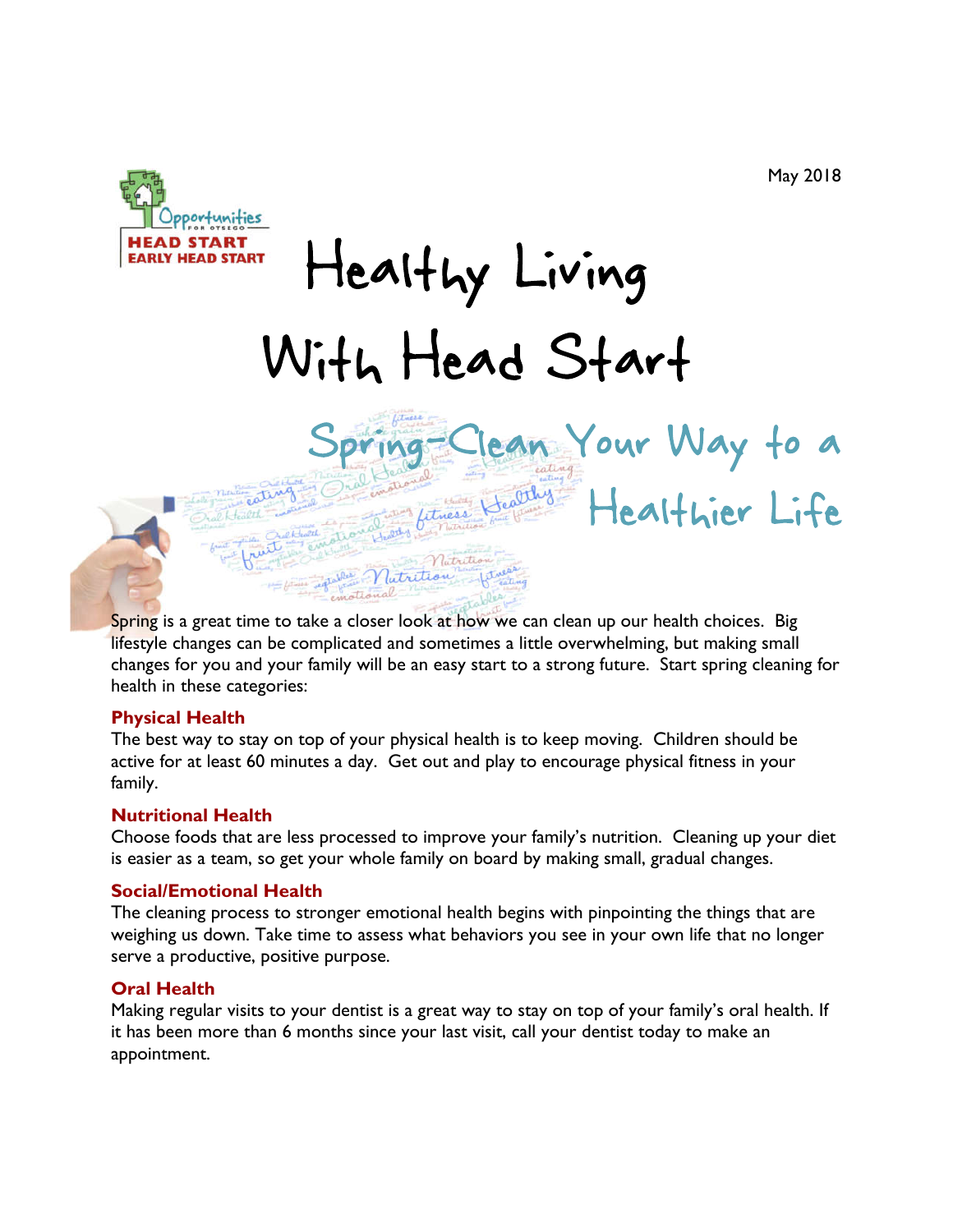## Cleaner Choices for Healthier Living

## **Small Changes for a Big Win**

Clean eating may mean something different to everyone, but the main idea is pretty simple: eat fewer processed foods. Choose more whole fruits and vegetables, unprocessed meats, and whole grains to start healthier habits this spring. No matter how you view the clean eating trend, we could all take a moment to "clean up" some of our food choices by making some of these small changes our diet:

- **Choose more whole grains.** Replace white bread, white rice, or regular pasta with whole grain options.
- **Snack smarter.** Have easy-to-grab, healthy options in the refrigerator. Low-fat foods high in protein, like yogurt and cheese, will keep you feeling fuller longer.
- **Cook at home.** Preparing meals will give you more control over food choices. You will be able to get rid of many processed foods in your diet just by cooking at home more often.

## **Stay Active at Home**

Staying active does not always mean finding time to go to a gym. Increasing your physical activity during your day can be as simple as parking further away from the store or choosing to tidy up around the house. See how many extra calories you can burn in 30 minutes with these common activities:

|  | Cleaning the house     | 120 calories |
|--|------------------------|--------------|
|  | Cooking a meal         | 60 calories  |
|  | Going grocery shopping | 70 calories  |
|  | Doing the laundry      | 60 calories  |
|  | Playing with children  | 120 calories |
|  | Washing the dishes     | 70 calories  |
|  | Gardening              | 120 calories |
|  | Mowing the lawn        | 160 calories |
|  | Shoveling snow         | 180 calories |
|  | Taking a walk          | 100 calories |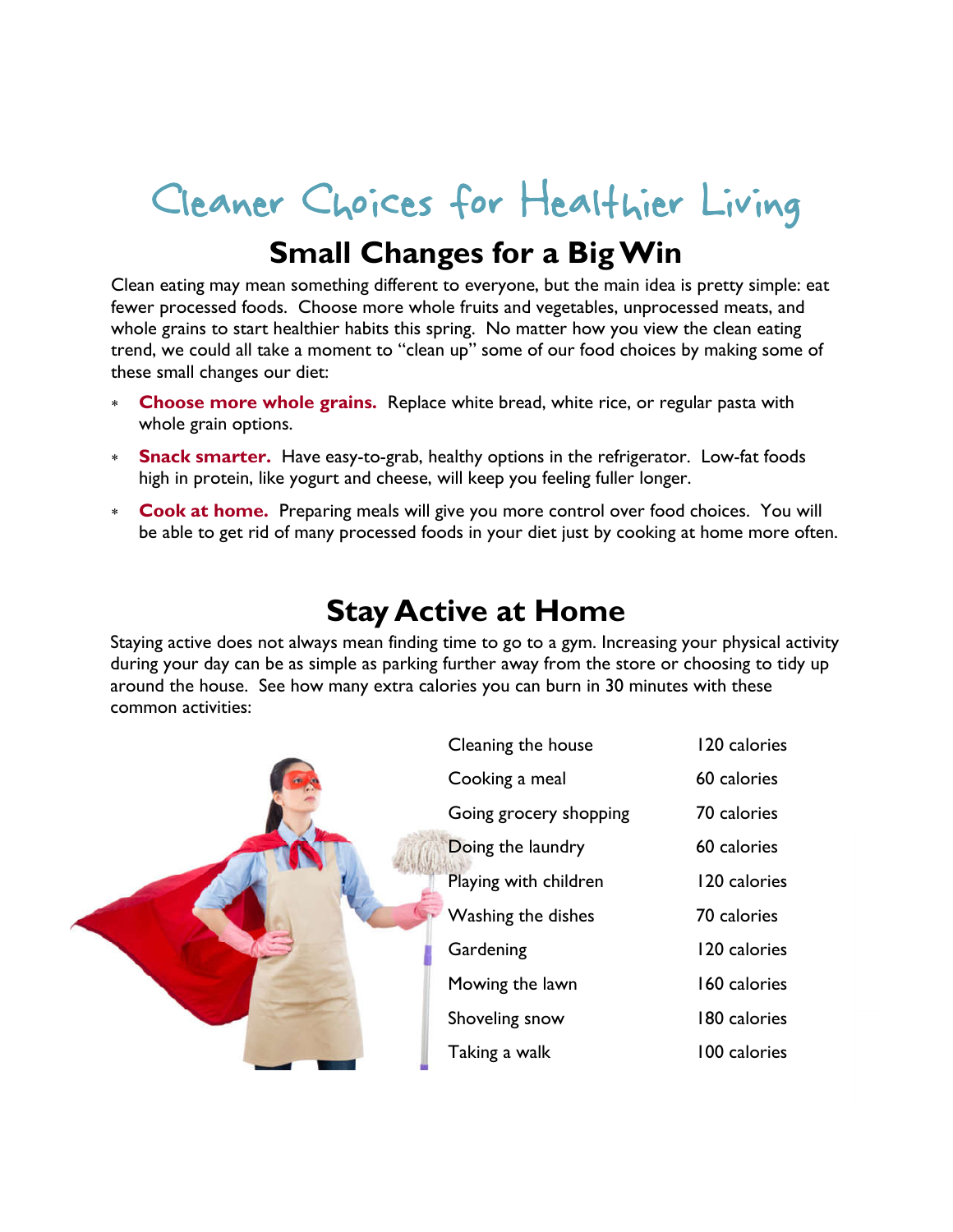## Grocery Bingo

This is a fun way to keep everyone moving, searching, and learning while you check everything off your list. Grocery Bingo will help keep everyone moving around the store in search of their next food item while teaching children about new foods.

### **Materials Needed:**

- Paper or printed Grocery Bingo Card
- Markers, crayons, colored pencils
- Stickers or pencils to mark found foods





#### **Directions:**

- Make your own bingo card by drawing a grid with different fruits and vegetables in each square or print a ready-to-use card at https://www.fns.usda.gov/tn/myplate-grocery-storebingo.
- Before entering the store, provide each child with their own bingo card and stickers to mark off the foods as they locate them.
- Help younger children recognize foods as you pass them in the aisles by pointing them out and talking about each food as you shop.
- At the end of the shopping trip, see who was able to get BINGO.